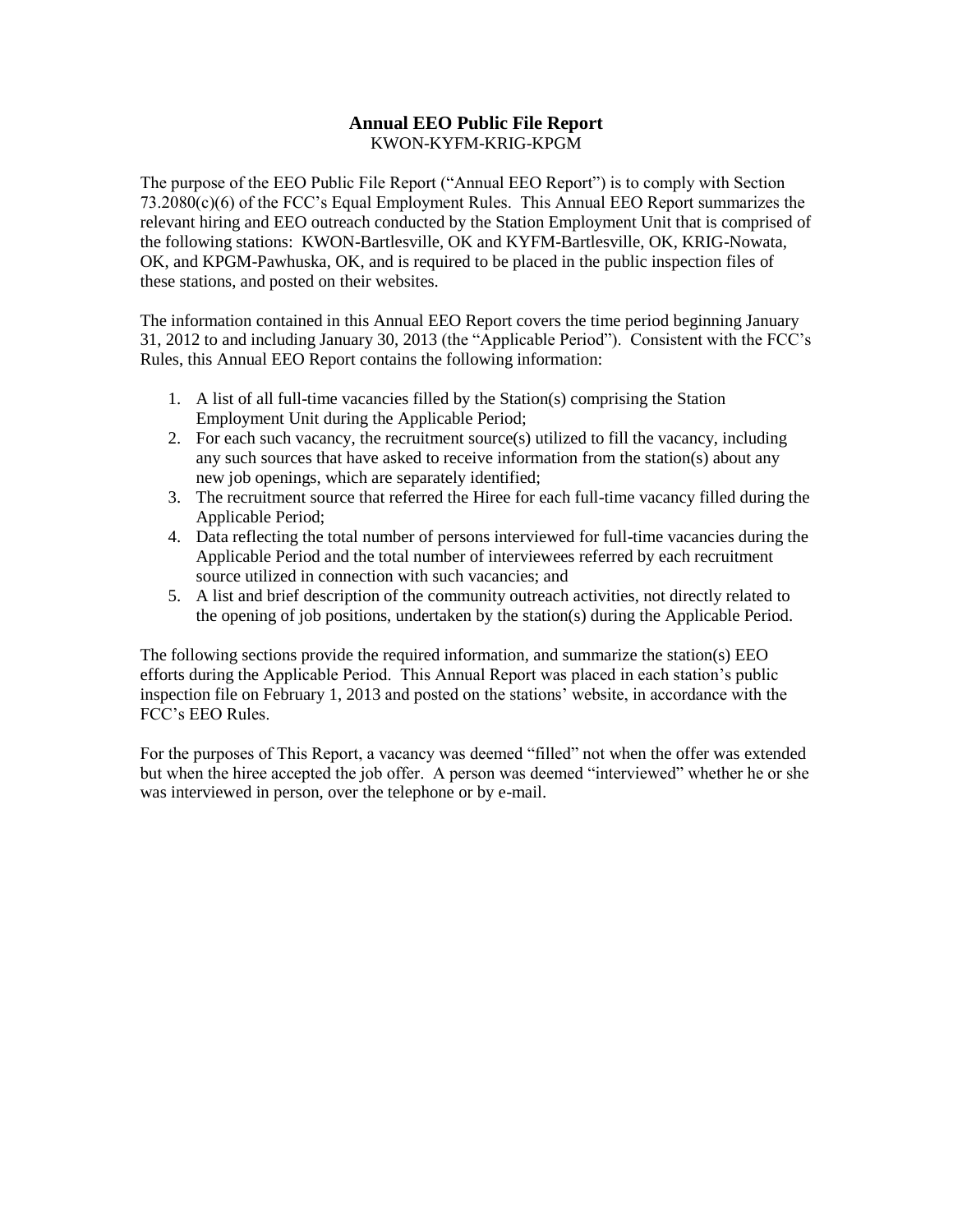## Section 1 to Annual EEO Public File Report – Full-time Job Openings Filled During the Period from January 31, 2012 to January 30, 2013 Station(s) comprising Station Employment Unit: KWON-KYFM-KRIG-KPGM

|  | Fulltime Positions Filled by Job Title and Date<br>Filled and Number of Interviewees from All | Recruitment Source of |
|--|-----------------------------------------------------------------------------------------------|-----------------------|
|  |                                                                                               |                       |
|  | Sources for This Position                                                                     | Hiree                 |
|  | None in $2012$                                                                                |                       |
|  |                                                                                               |                       |

Total Number of People Interviewed for All Job Positions: \_\_\_0\_\_\_\_\_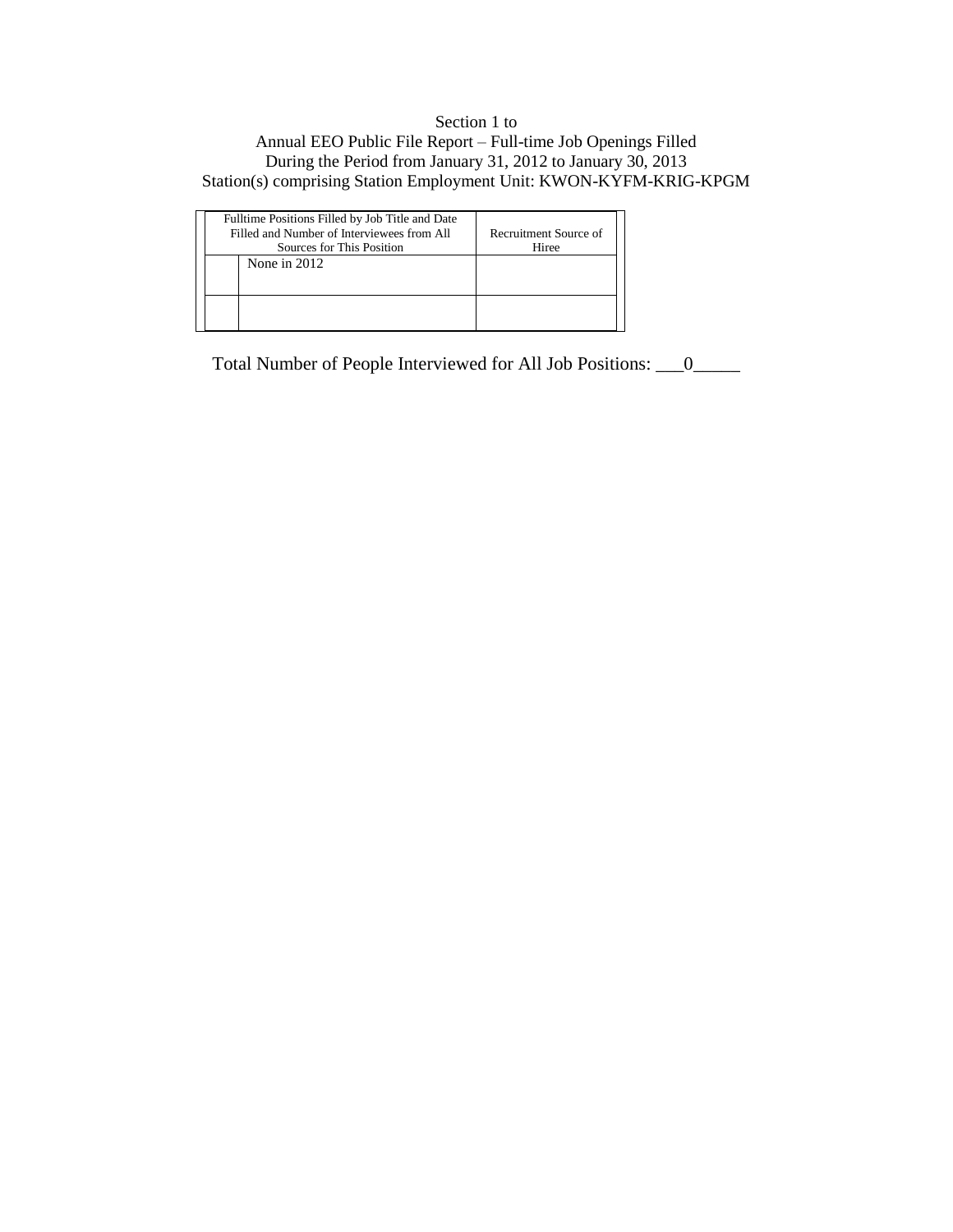## Section 2 to

### Annual EEO Public File Report – Recruitment Sources During the Period from January 31, 2012 to January 30, 2013 Station(s) comprising Station Employment Unit: KWON-KYFM-KRIG-KPGM Proposed contacts, when needed:

|                  | Recruitment Source (Name, Address, Telephone                                         | <b>Total Number of Interviewees</b> | Full-time Positions for Which |
|------------------|--------------------------------------------------------------------------------------|-------------------------------------|-------------------------------|
|                  | Number, Contact Person)                                                              | This Source Provided This Period    | This Source Utilized          |
| $\mathbf{1}$ .   | KWON-KYFM-KRIG-KPGM On Air Ads,                                                      | 0                                   | <b>All Positions</b>          |
| Media            | Charlie Taraboletti, 1200 SE Frank Phillips                                          |                                     |                               |
|                  | Blvd. Bartlesville, OK 74003 918-336-1001                                            |                                     |                               |
|                  | charlie@bartlesvilleradio.com                                                        |                                     |                               |
|                  | FAX: 918-336-6939                                                                    |                                     |                               |
|                  | Examiner Enterprise, Peggy/Classifieds,                                              |                                     | <b>All Positions</b>          |
|                  | 4125 NE Nowata Rd, Bartlesville, OK 74006                                            |                                     |                               |
|                  | FAX: 336-3111                                                                        |                                     |                               |
|                  | Good News, Classifieds, 124 North State,                                             |                                     | <b>All Positions</b>          |
|                  | Caney, KS 67333                                                                      |                                     |                               |
|                  | FAX: 620-879-2264                                                                    |                                     | All Positions                 |
|                  | Coffeyville Journal, Gretchen, PO Box 849,                                           |                                     |                               |
|                  | Coffeyville, KS 67337 FAX: 620-251-3300<br>Caney Chronicle, Rudy/Classifieds, 202 W. |                                     | <b>All Positions</b>          |
|                  |                                                                                      |                                     |                               |
|                  | 4 <sup>th</sup> , Caney, KS 67333 FAX: 620-879-2855                                  |                                     |                               |
|                  | Sunrise Reporter, Amity Hollenbaugh, 1200                                            |                                     | <b>All Positions</b>          |
|                  | SE Frank Phillips Blvd. Bartlesville, OK<br>74003 918-336-1001                       |                                     |                               |
|                  |                                                                                      |                                     |                               |
|                  | amity@bartlesvilleradio.com                                                          |                                     |                               |
|                  | FAX: 918-336-6939                                                                    |                                     |                               |
| 2.               | Word of Mouth                                                                        |                                     | <b>All Positions</b>          |
| $\overline{3}$ . | Walk ins                                                                             |                                     | <b>All Positions</b>          |
| 4.               | Bartlesville Chamber of Commerce, Oletha                                             |                                     | <b>All Positions</b>          |
| websites         | Thompson, 201 SW Keeler, Bartlesville, OK                                            |                                     |                               |
|                  | 74003 918-336-8708                                                                   |                                     |                               |
|                  | othompson@bartlesville.com                                                           |                                     |                               |
|                  | Website: Oklahoma Association of                                                     |                                     | <b>All Positions</b>          |
|                  | Broadcasters, Nancy Struby, www.oabok.org                                            |                                     |                               |
|                  | Website: Bartlesville Radio, Dorea Potter                                            |                                     | <b>All Positions</b>          |
|                  | www.bartlesvilleradio.com                                                            |                                     |                               |
|                  | Website: BEOA-linked to OAB, online                                                  |                                     |                               |
|                  | contact www.careerpage@nab.org                                                       |                                     |                               |
|                  | Workforce Oklahoma                                                                   |                                     | <b>All Positions</b>          |
| 5.               | Job Fair: Dewey Fairgrounds                                                          | job fair                            | <b>All Positions</b>          |
| 6.               | Organizations – see attached list                                                    |                                     | <b>All Positions</b>          |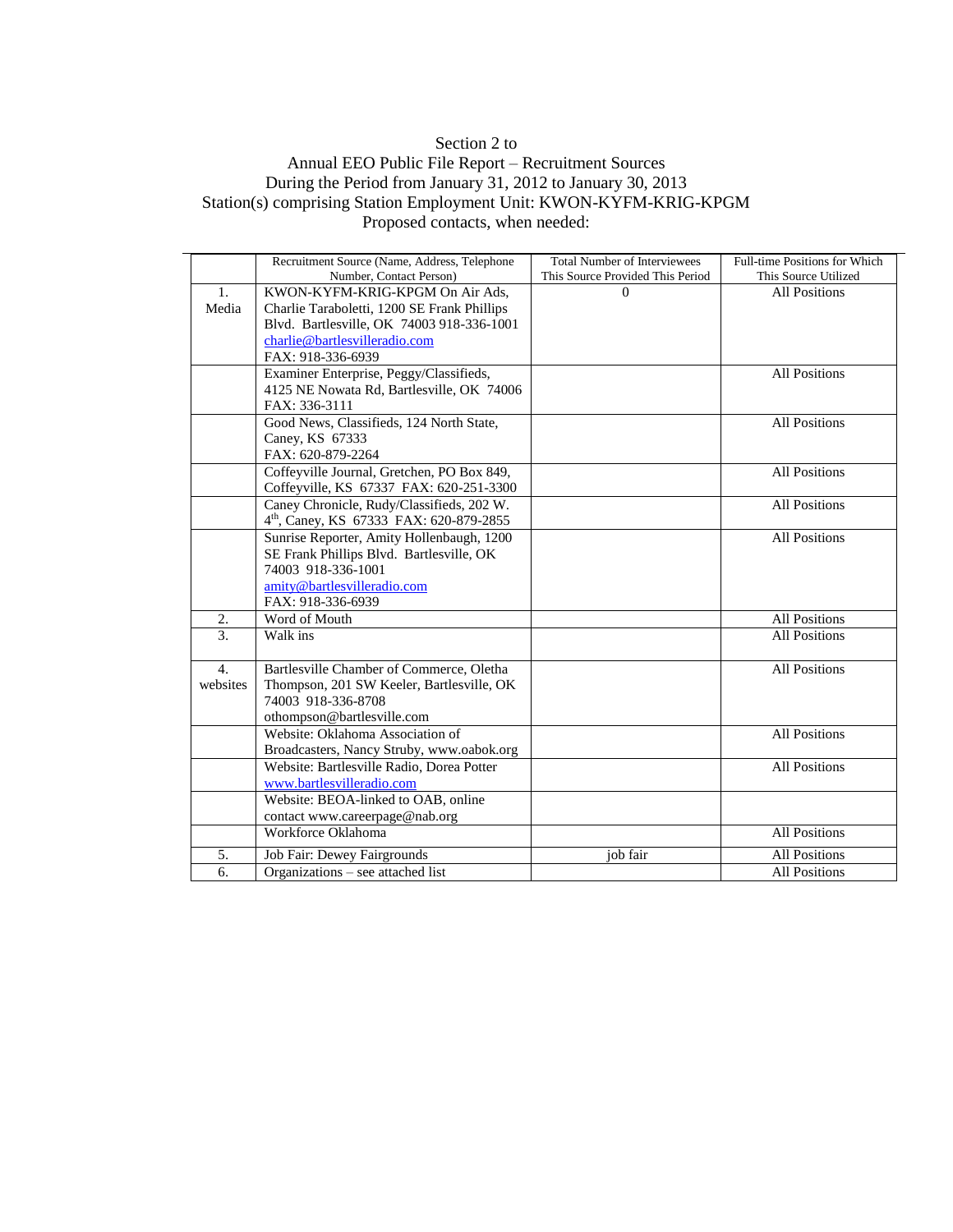#### Section 3 to

## Annual EEO Public File Report – Supplemental (Non-Vacancy Specific) Recruitment Activities Undertaken During the Period from January 31, 2012 to January 30, 2013 Station(s) comprising Station Employment Unit: KWON-KYFM-KRIG-KPGM

1 – Job Fairs: Hosted Job Fair at Business & Home Show, Station Manager-Kevin Potter, Operations Manager-Charlie Taraboletti, Sales Manager-Tami Brinkman, Promotions/EEO Director-Dorea Potter and several sales staff members met with the public and future employment opportunities.

2- Awarded 2 Scholarships to BHS Students, May 2012 – Station Manager-Kevin Potter presented the awards

3 – [www.bartlesvilleradio.com](http://www.bartlesvilleradio.com/) - Notice of internship program, ongoing, kept current by Promotions/EEO Director-Dorea Potter

4- Hosted Station Tours: 12 Boy Scout Troops came to the stations. Promotions/EEO Director-Dorea Potter explained radio station operations and employment opportunities, including full-time and part-time positions – throughout the year – Assistant News/Sales-Mike Sauter interviewed the guests.

6 – Attended EEO Training at Spring OAB Convention in OKC and Spring NAB Convention in Las Vegas and Fall NAB/RAB Convention in Dallas- by Promotions/EEO Director-Dorea Potter

7 – Hosted 1 Summer Intern, from University of Central Oklahoma - 2012 – by Promotions/EEO Director-Dorea Potter, Operations Manager-Charlie Taraboletti and various staff members

8- Joined Bartlesville Human Resources Association and attended several lunch meetings on employment issues – Dorea Potter-Promotions/EEO Director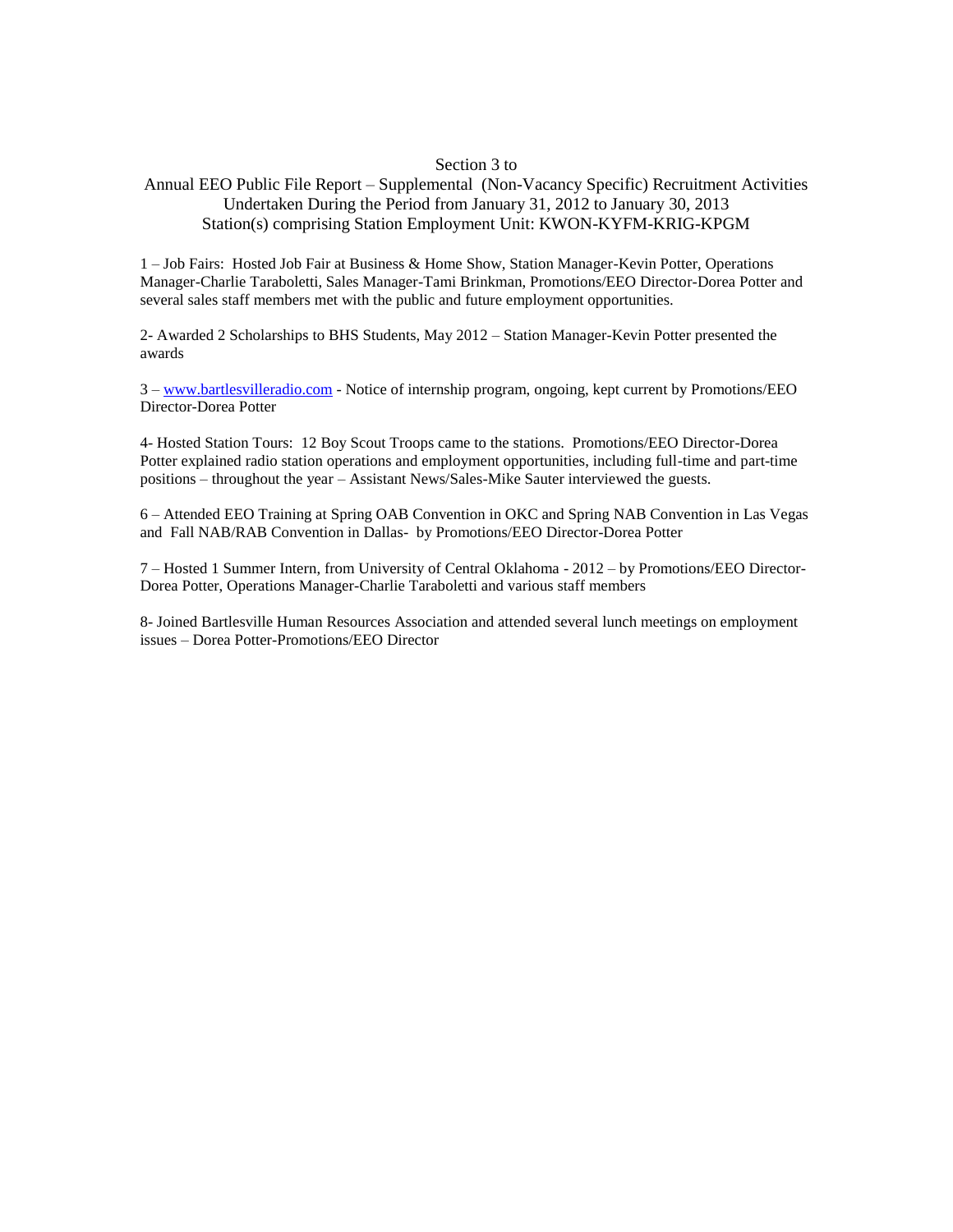## **MEDIA ADS:**

| Charlie                | Taraboletti                                      | KWON-KYFM-KRIG-KPGM                                          | 120 0 SE Frank Phillip: Bartlesville OK |                         |           |       | 74003 918-336-1001                                          | charlie@ba918-336-6939                             |                 |
|------------------------|--------------------------------------------------|--------------------------------------------------------------|-----------------------------------------|-------------------------|-----------|-------|-------------------------------------------------------------|----------------------------------------------------|-----------------|
| Peggy                  |                                                  | in Classifieds Bartlesville Examiner-Enterp 415 NE Nowata Rd |                                         | <b>Bartlesville OK</b>  |           |       | 74006 FAX: 918-335-3111                                     |                                                    |                 |
|                        | Job Fair c/c Advertising<br>Gretchen Classifieds | <b>Good News</b>                                             | 124 North State<br>PO Box 849           | Caney<br>Coffeyville KS | KS        |       | 67333 FAX: 620-879-2264<br>67337 FAX: 620-251-3300 #106 9-4 |                                                    |                 |
| Rudy                   | Classifieds                                      | Coffeyville Journal<br>Caney Chronicle                       | 202 W 4th                               | Caney                   | <b>KS</b> |       | 67333 FAX: 620-879-2855                                     |                                                    |                 |
|                        |                                                  |                                                              |                                         |                         |           |       |                                                             |                                                    |                 |
|                        | <b>Word of Mouth:</b>                            |                                                              |                                         |                         |           |       |                                                             |                                                    |                 |
|                        | Walk-in                                          |                                                              |                                         |                         |           |       |                                                             |                                                    |                 |
|                        | <b>SUNRISE REPORTER</b>                          |                                                              |                                         |                         |           |       |                                                             |                                                    |                 |
| Amity                  |                                                  | Hollenbaugh 1200 SE Frank Phillips Blvd                      |                                         | <b>Bartlesville OK</b>  |           |       |                                                             | 74003 918-336-1001 amity@bartlesville 918-336-6939 |                 |
|                        | <b>POSTED DISTRIBUTION</b>                       |                                                              |                                         |                         |           |       |                                                             |                                                    |                 |
| <b>KWON KYFM KRIG</b>  |                                                  | 1200 SE Frank Phillips Blvd                                  |                                         | <b>Bartlesville OK</b>  |           |       | 74003 918-336-1001                                          | radio@barl918-336-6939                             |                 |
| <b>KPGM</b>            |                                                  | <b>West Main</b>                                             |                                         | Pawhuska OK             |           |       | FAX: 918-287-1473                                           |                                                    |                 |
|                        | <b>JOB BANKS</b>                                 |                                                              |                                         |                         |           |       |                                                             |                                                    |                 |
| OAB                    | oabok.org                                        | 405-848-0771                                                 |                                         |                         |           |       |                                                             |                                                    |                 |
|                        | Workforce Oklahoma                               | Cheryl Hawkins                                               | email: Cheryl.hawkins@oesc.state.ok.us  |                         |           |       |                                                             | FAX: 918-336-3610                                  | Phone: 332-4811 |
|                        |                                                  | Tulsa Community College www.collegecentral.com/tulsacc       |                                         |                         |           |       |                                                             |                                                    |                 |
| Our website            |                                                  | www.bartlesvilleradio.com                                    |                                         |                         |           |       |                                                             |                                                    |                 |
| <b>Chamber Website</b> |                                                  | www.bartlesville.com FAX: 918-337-0216                       |                                         |                         |           |       |                                                             |                                                    |                 |
| Job Fair               |                                                  |                                                              |                                         |                         |           |       |                                                             |                                                    |                 |
|                        |                                                  | National Alliance of State Broadcasters Assn Careers         |                                         |                         |           |       |                                                             |                                                    |                 |
|                        | <b>ORGANIZATION LISTINGS</b>                     |                                                              |                                         |                         |           |       |                                                             |                                                    |                 |
| Staci                  | Cockrell                                         | American Broadcasting Scho 4511 SE 29th St                   |                                         | Oklahoma OK             |           |       | 73115 405-672-6511                                          | staci@radioschool.com                              |                 |
| Job                    | Placement                                        | American Broadcasting Scho 68085 Memorial Dr                 |                                         | Tulsa                   | OK        |       | 74133-2 918-293-9100                                        |                                                    |                 |
| Careeer                | Placement                                        | <b>Bacone College</b>                                        | 2299 Bacone Rd                          | Muskogee Ok             |           |       | 74033 918-683-4581                                          |                                                    |                 |
| Kay                    | Johnson                                          | Bartlesville High School-Cou 1700 Hillcrest Dr               |                                         | <b>Bartlesville OK</b>  |           |       | 74006 918-337-6226                                          |                                                    |                 |
| Cathy                  | <b>Drake</b>                                     | Bartlesville Women's Netwo PO Box 417                        |                                         | Bartlesville OK         |           | 74005 |                                                             |                                                    |                 |
| Ted                    | Riley                                            | <b>Cameron University</b>                                    | 2800 W Gore                             | Lawton                  | OK        |       | 73505 580-581-2472                                          | triley@cameron.edu                                 |                 |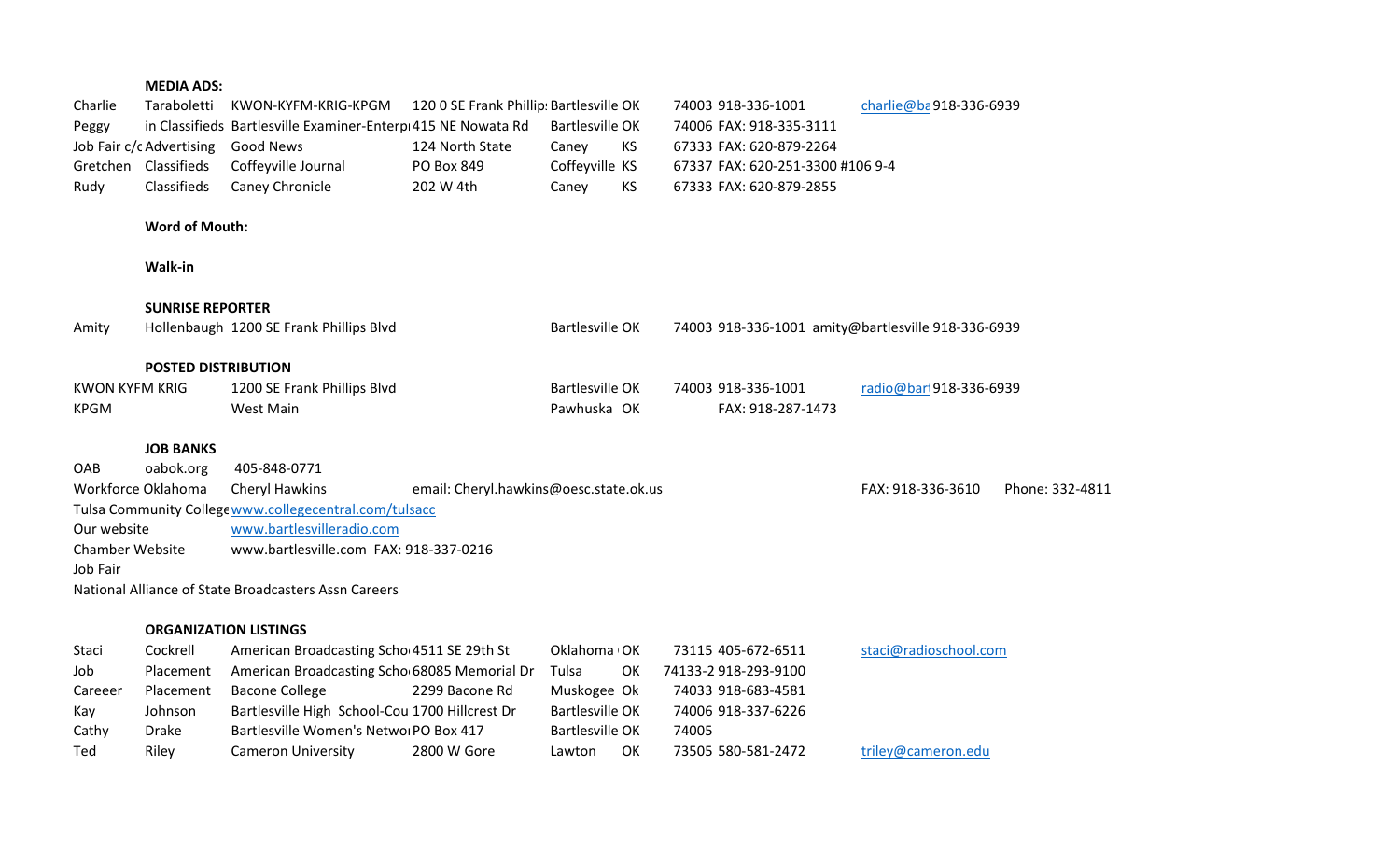| Jennifer          | Holland        | <b>Cameron University</b>                                             | 2800 W Gore          | Lawton         | OK | 73505 |                             |
|-------------------|----------------|-----------------------------------------------------------------------|----------------------|----------------|----|-------|-----------------------------|
| Clayton           | Nolan          | Carver Adult Education Cent 815 S 5th St                              |                      | Enid           | OK |       | 73701 580-237-1400          |
| Alana             | Casteel        | <b>Cherokee Nation</b>                                                | PO Box 948           | Tahlequah OK   |    |       | 74465 918-456-0671          |
| Larry             | Ketcher        | <b>Cherokee Nation</b>                                                | <b>PO Box 948</b>    | Tahlequah Ok   |    |       | 74465 918-458-6165          |
| Jennifer          | Hughes         | Cherokee Nation-Human Res PO Box 948                                  |                      | Tahlequah OK   |    |       | 74465 918-453-5050          |
| Ella              | SpottedBird    | Cheyene & Arapaho Tribes  WIA Program Box                             |                      | Concho         | OK |       | 73022 405-422-7660          |
| Christina         | Mitchell       | <b>East Central University</b>                                        | 1100 E 14th          | Ada            | OK |       | 74520 580-559-5897          |
| Marilyn           | <b>Burr</b>    | Handicapped Concerns Offic 2712 Villa Prom                            |                      | Oklahoma OK    |    |       | 73107-2 405-521-3756        |
| Robert            | Tobias         | Hispanic Chamber of Comme 10802 E 31st                                |                      | Tulsa          | OK |       | 74146 918-664-5326          |
| Chris             | Confer         | John Brown University                                                 | 2000 W University    | Siloam Spri AR |    |       |                             |
| Dan               | <b>Noyes</b>   | John Brown University                                                 | 2000 W University    | Siloam Spri AR |    |       |                             |
| Dr. Lisa          | Rollins        | Langston Univ-Dept of Comn PO Box 907                                 |                      | Langston OK    |    |       | 73050 405-466-2231          |
| Stephanie         | <b>Bills</b>   | Metro Technology Centers 1600 Springlake Dr                           |                      | Oklahoma OK    |    |       | 73111 405-595-4804          |
| Linda             | Manaugh        | <b>Metro Technology Centers</b>                                       | 201 NE 48th St       | Oklahoma OK    |    |       | 73015 405-424-8324          |
| Jacqueline Cliff  |                | Metropolitan Tulsa Urban League                                       |                      |                |    |       |                             |
| Chief Pery Beaver |                | Muscogee Creek Nation                                                 | <b>PO Box 580</b>    | Okmulgee OK    |    |       | 74447 918-756-8700          |
| Dean              | Pearcy         | Northern Oklahoma College PO Box 310                                  |                      | Tonkawa        | OK |       | 74653 580-628-6446          |
| Gayle             | Anderson       | Northeastern State Universit 705 N Grand                              |                      | Tahlequah OK   |    |       | 74464-2 918-456-5511 x 3110 |
| Jesse             | Schroeder      | Northwestern State Universi 709 Oklahoma Blvd                         |                      | Alva           | OK |       | 73717 580-327-8456          |
| Regina            | Portman        | <b>NSU-BA Campus</b>                                                  |                      |                |    |       |                             |
| Personnel         | Director       | Oaks Indian Center                                                    | PO Box 130           | Oaks           | OK |       | 74358 918-868-2196          |
| Ken               | Gould          | <b>OESC</b>                                                           | PO Box 1467          | Ardmore        | OK |       |                             |
| Charles           | Shepherd       | OK Assoc of Black Journalists 17112 Sunny Hollow Edmond               |                      |                | OK |       |                             |
| Ronald            | Johnson        | Oklahoma Baptist University 500 W University                          |                      | Shawnee        | OK |       | 74804 405-878-2351          |
|                   |                | Career Coo Career Servic Oklahoma Baptist University 500 W University |                      | Shawnee        | OK | 74804 |                             |
| Larry             | Jurney         | Oklahoma Christian Universi PO Box 11000                              |                      | Oklahoma OK    |    |       | 73136 405-425-6000          |
| Lisa              | Gower          | Oklahoma Christian Universi PO Box 11000                              |                      | Oklahoma OK    |    |       | 73136 405-425-6000          |
| Gwin              | Lippert        | Oklahoma City Community C 7777 S May Ave                              |                      | Oklahoma OK    |    |       | 73159 405-982-1611          |
| Lynette           | Martin         | Oklahoma City University                                              | 2501 N Blackwelder   | Oklahoma OK    |    |       | 73106 405-521-5171          |
| Andy              | Gibson         | Oklahoma City University                                              | 2501 N Blackwelder   | Oklahoma OK    |    |       | 73106 405-744-6354          |
| Wendy             | <b>Brunner</b> | <b>Oklahoma City University</b>                                       | 2501 N Blackwelder   | Oklahoma OK    |    |       | 73106 405-744-6354          |
| Peppi             | Boudreau       | OK Office of Handicapped Cc 2401 NW 23rd Ste 90 Oklahoma OK           |                      |                |    |       | 73107 405-521-3756          |
| Gloria            | Smith          | <b>ORU-Career Services</b>                                            | 7777 S Lewis         | Tulsa          | OK |       |                             |
| Jack              | Hodgson        | Oklahoma State University                                             | 206 Paul Miller Bldg | Stillwater     | OK |       | 74078 405-744-8282          |

[jennifer@cameron.edu](mailto:jennifer@cameron.edu)

[lketcher@cherokeenation.com](mailto:lketcher@cherokeenation.com)

# [cmithchll@ecok.edu](mailto:cmithchll@ecok.edu) [marilyn.burr@ohc.state.ok.us](mailto:marilyn.burr@ohc.state.ok.us)

[cconfer@jbu.edu](mailto:cconfer@jbu.edu)

[dnoyes@jbu.edu](mailto:dnoyes@jbu.edu)

[Stephanie.bills@metrotech.edu](mailto:Stephanie.bills@metrotech.edu)

## [jcliff@mtul.org](mailto:jcliff@mtul.org)

[dpearcy@northok.edu](mailto:dpearcy@northok.edu) [anderson@nsuok.edu](mailto:anderson@nsuok.edu) [JASchroeder@nwosu.edu](mailto:JASchroeder@nwosu.edu) [portman@nsuo.edu](mailto:portman@nsuo.edu)

[Kenneth.gould@oesc.state.ok.us](mailto:Kenneth.gould@oesc.state.ok.us) [cshepherd@hearst.com](mailto:cshepherd@hearst.com) Ronald Johnson@okbu.edu career services@okbu.edu larry jurney@oc.edu lisa gower@oc.edu [gwin@lippertmedia.com](mailto:gwin@lippertmedia.com) [lmartin@okcu.edu](mailto:lmartin@okcu.edu) [agibson@okcu.edu](mailto:agibson@okcu.edu) [gmbrunner@okcu.edu](mailto:gmbrunner@okcu.edu) [Peppi.boudreau@ohc.state.ok.us](mailto:Peppi.boudreau@ohc.state.ok.us) [careers@oru.edu](mailto:careers@oru.edu) [jack.hodgson@okstate.edu](mailto:jack.hodgson@okstate.edu)